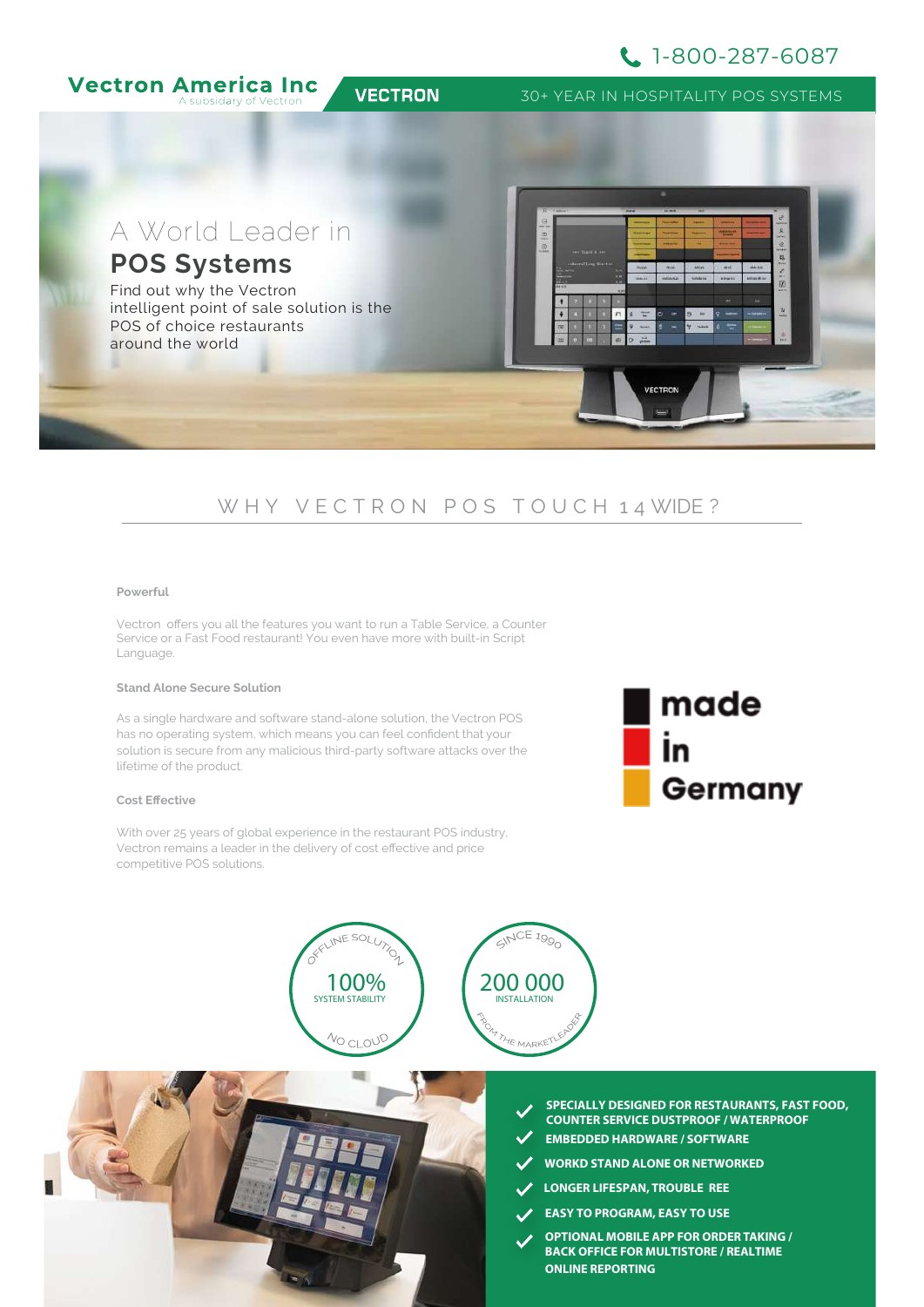# P R O D U C T S



Our software is not only unique in design, but also appropriate in any atmosphere. Whether one needs to supplement retail shops, restaurants, boutiques, or hairdresser shops, our POS Touch 14 Wide is suitable for a multitude of different environments. The scratchproof Vectron Pos Touch 14 Wide Hardware gives users the ability to view multiple functions without the need to scroll, allowing for a more efficient POS system.



**VCOMMANDER - BACK OFFICE SW** 

With Vectron Control, you establish the connection between your Vectron POS system and your Windows PC quickly and easily. The back-office software offers numerous possibilities, from data access to central POS programming and useful control functions. Optimizing your placement planning and analyzing department and PLU reports is made significantly easier.



### **VECTRON MOBILE APP**

The mobile order taking app is an exciting new application from Vectron. The staff can make sure that guests are application can offer extra convenience when it comes to using the system wirelessly. It works on any type of iOS or Android device and over W LAN without any type of Internet connection. Using the Mobile App is intuitive for anyone and it can be done in a secure and quick manner.



**MY VECTRON ONLINE REPORT APP**

Business in your pocket! Use your smartphone or tablet via our app to analyze the performance data of your business online. In addition to compare your company's performance with historical data, you can also use reports to comprehend certain values within your company. Handling, managing and improving your business is made much easier with the use of the My Vectron App.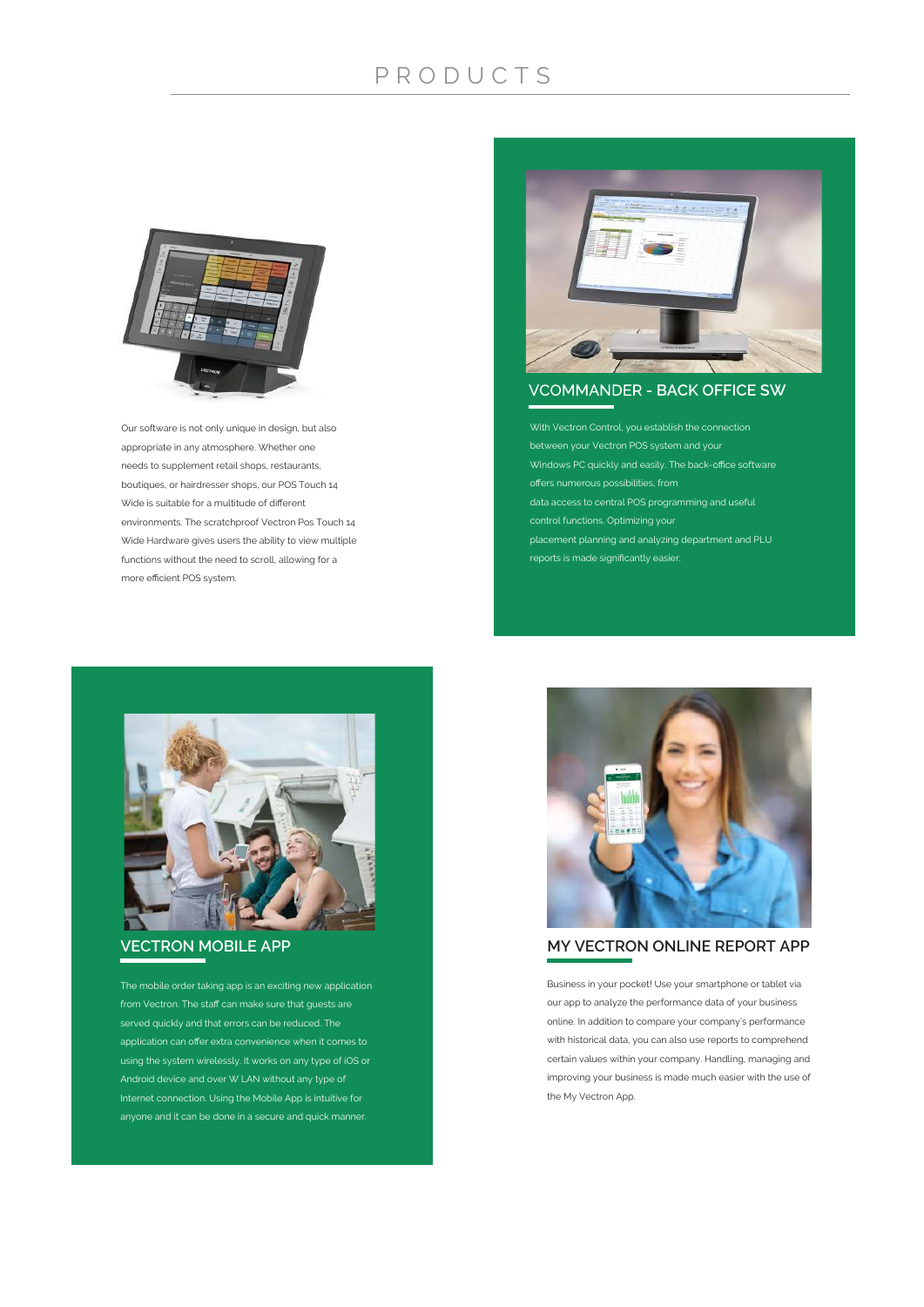# **Hardware**

|                                    | Technical data of the Vectron POS Touch 14 Wide POS system                                                                                                                                 |
|------------------------------------|--------------------------------------------------------------------------------------------------------------------------------------------------------------------------------------------|
| Display diagonal                   | 14.1' inches (35.81 cm)                                                                                                                                                                    |
| Display type                       | TFT-LCD                                                                                                                                                                                    |
| Display lighting                   | LED backlight                                                                                                                                                                              |
| Display size (active)              | 12.15 x 6.82 inches                                                                                                                                                                        |
| Display resolution                 | 1366 x 768 Pixel                                                                                                                                                                           |
| Colours                            | up to 262,144                                                                                                                                                                              |
| Input                              | Touch screen (projective-capacitive)                                                                                                                                                       |
| Housing                            | black ABS plastic housing                                                                                                                                                                  |
| Processor                          | i.MX 6DualLite. 1GHz                                                                                                                                                                       |
| Main memory                        | 1 GB DDR3                                                                                                                                                                                  |
| Mass storage                       | 8 GB eMMC                                                                                                                                                                                  |
| Network                            | 10/100/1000 Base-T: Fthernet<br>The use of the Vectron MobileApp as mobile order terminal requires<br>additional licences. Maximum number of supported MobileApp devices per<br>network: 5 |
| USB ports                          | 4x USB 2.0; port type A                                                                                                                                                                    |
| Serial ports                       | 4x RS232; port type RJ45; for external devices                                                                                                                                             |
| Cash drawer ports                  | RJ12-port for connection of a cash drawer                                                                                                                                                  |
| MicroSD card slot                  | for MicroSD cards                                                                                                                                                                          |
| SIM-card slot                      | for standard Mini-SIM cards (25 x 15 mm)                                                                                                                                                   |
| Power supply                       | via external power supply; installation in stand possible                                                                                                                                  |
| Micro-USB slot                     | for service purposes                                                                                                                                                                       |
| Power consumption                  | 13 W maximum<br>11 W in normal mode without external appliances<br>0.4 W in standby mode                                                                                                   |
| Temperature                        | storage: -4 to 140 °F<br>operation: 32 to 95 °F                                                                                                                                            |
| Dimensions $(W \times H \times D)$ | see drawings                                                                                                                                                                               |
| Weight                             | ca. 11.24 pounds                                                                                                                                                                           |
| Certified                          | CE, FCC Class A                                                                                                                                                                            |

| Technical data of the power supply POS Touch 14 Wide |                                       |  |
|------------------------------------------------------|---------------------------------------|--|
| Input voltage                                        | 100 to 240 V alternating voltage      |  |
| Output voltage                                       | + 24 V direct voltage                 |  |
| Output current                                       | lmax. 3.75 A                          |  |
| Output power                                         | max.90 W                              |  |
| Power consumption                                    | $\text{Imax}$ 93 W                    |  |
| No-load loss                                         | 0.3 to 0.5 W                          |  |
| Temperature                                          | storage: -4 to 176 °F                 |  |
|                                                      | loperation: 32 to 104 °F              |  |
| Air humidity                                         | operation: 20 to 80 %, non condensing |  |
| Dimensions $(W \times H \times D)$                   | $5.51 \times 2.56 \times 1.0$ inches  |  |
| Weight                                               | $0.793$ pounds                        |  |
| Certified                                            | <b>ICE. UL 60950-1</b>                |  |